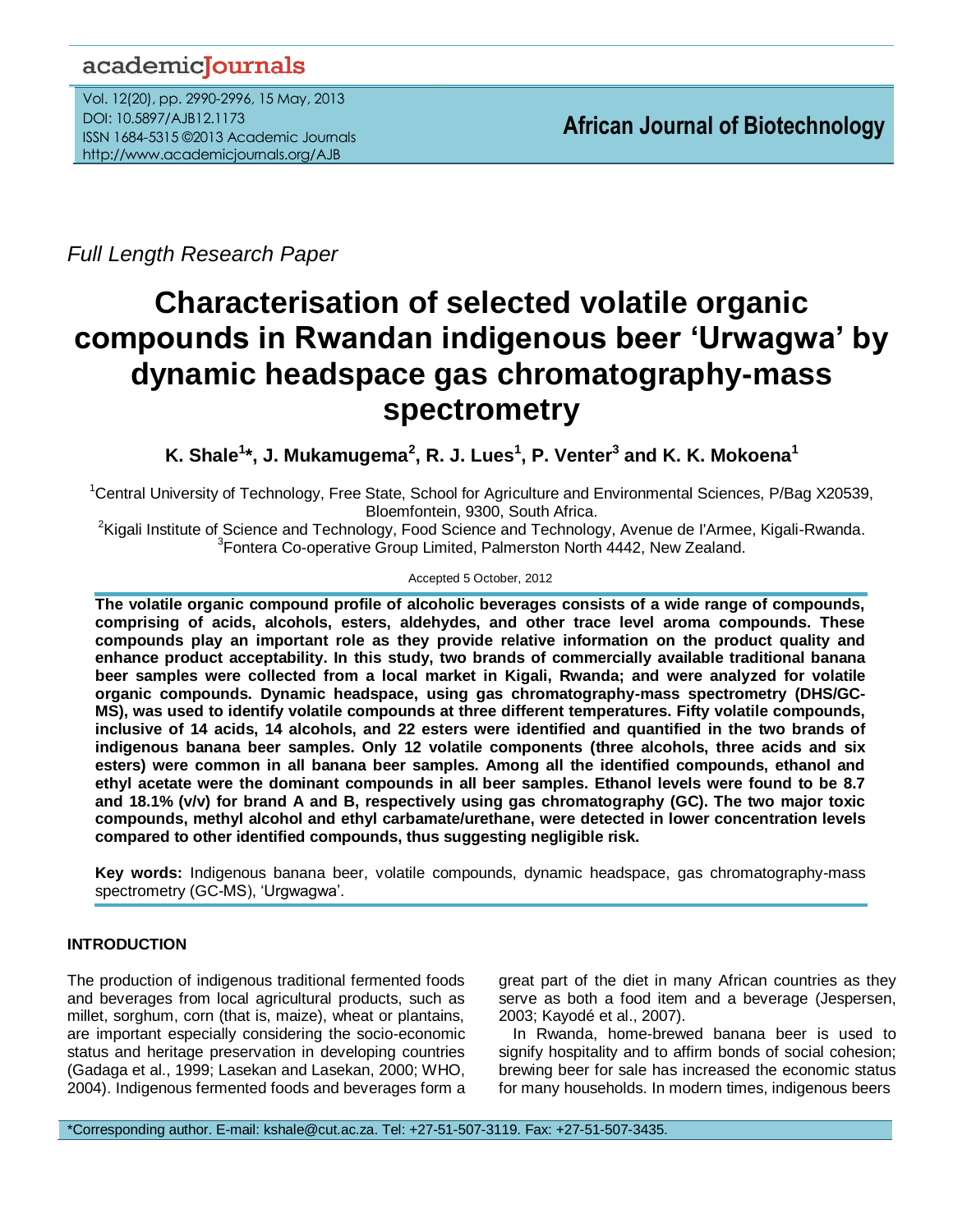have entered the commercial market, both in rural areas and townships, where many people earn their living through selling these traditional beer products (Lyumugabe et al., 2010; Muyanja et al., 2003; Shackleton, 2003). Indigenous traditional beer, like any other fermented beverage, contains a variety of volatile compounds formed during the fermentation process (Lasekan and Lasekan, 2000), and/or from raw material employed in brewing process. Moreover, some of the volatile compounds are produced as a result of the prevailing microbes, using and producing various compounds, which may serve as carbon source for other microbes.

Volatile organic compounds are considered essential in the brewing industry as they affect the quality of the beer and enhance consumer acceptance (Guillaume et al., 2009; Lui et al., 2005). Volatile organic compounds are normal constituents of many fermented foods and beverages and are classified into esters, alcohols, aldehydes, acids, terpenes, ketones, sulphur compounds, amines, phenol etc. (Cortacero-Ramírez et al., 2003; Lui et al., 2005).

Examination of volatile compounds in beer is of great importance in modern brewing technology as it helps in the proper selection of raw materials, yeast strains and fermentation condition, brewing procedure, quality control of the beer and product development (Cajka et al., 2010; Castiňeira et al., 2002; Silva et al., 2008).

A great variety of organic acids present in indigenous beer possess significant roles, as they affect the organoleptic properties of the product (for example, taste, aroma and colour), stability, nutrition, acceptability and quality (Aka et al., 2008; Castiňeira et al., 2002; Santalad et al., 2007). Moreover, the level of organic acids in beverages such as beer, juice, wine and others, contributes much to tartness, other flavour attributes and longer product shelf-life (Aka et al., 2008; Guillaume et al., 2009). The volatile organic profile of indigenous Rwandan banana beer has not been extensively covered over the past years, although there are several studies on other traditional beers in Africa (Aka et al., 2008; Kayodé et al., 2007; Santalad et al., 2007).

Alcohols form a significant group of volatile compounds in beer and ethanol is amongst alcohols mostly found in beer, at higher levels compared to the others. Their presence contributes to the beer flavour, giving rise to a warming character and plays an important role in the flavour perception of consumers (Campillo et al., 2009; Pinho et al., 2006). To quantify present organic compounds, various rapid and reliable techniques are needed for the quantification of volatile organic com-pounds in beer, wine, and other food products.

Different methods that are widely used for the determination of volatile compounds include: gas chromategraphy (GC) (Cortés et al., 2005; Dragone et al., 2009; Wang et al., 2004), capillary zone electrophoresis (CZE) (Cortacero-Ramírez et al., 2003; Santalad et al., 2007),

nuclear magnetic resonance (NMR) (Rodrigues et al., 2010), and high-performance liquid chromatography (HPLC) (Loret et al., 2005) amongst others. However, prior to the actual analysis, various extraction methods are employed to extract volatile components from the beer matrix, such as liquid-liquid extraction (LLE) (Castro et al., 2004) and solid-phase micro extraction (SPME) (Campilloetal.,2009;Horáketal.,2010;Isidorovetal., 2003).

In recent years, dynamic headspace, in conjunction with gas chromatography, coupled to mass spectrometry (DHS-GC/MS), have been employed in analysis of volatile compounds produced by various bacterial strains, through their Lipopolysaccharides (LPS) structures (Venter et al., 2006). This method has been widely employed in analysis of volatile compounds in beers and other food products. Literature shows that this dynamic headspace gas chromatography-mass spectrometry (DHS-GC-MS) has been recorded as an effective and rapid technique in analyzing volatile compounds in cheese, honey and microbiologically contaminated canned tomatoes (Bianchi et al., 2009; Radovic et al., 2001; Thierry et al., 1999). This method, has increased advantages, such as requiring fewer working hours, being highly sensitive and solvent-free (Thierry et al., 1999; Venter et al., 2006).

Other reports further described GC-MS as a simple, effective, sensitive and accurate method of quantifying volatile compounds in beverages and other samples, as it combines the two effective techniques (Nigel et al., 1995; Soria et al. 2008). It was therefore the primary objective of this study to apply DHS-GC-MS in the extraction of volatile components at different appropriate temperatures, to detect a wide range of volatile compounds that are likely to be present in commercially produced indigenous banana beer. The secondary objective was to determine the quantity of ethanol in beer.

#### **MATERIALS AND METHODS**

**Analysis of volatile components using DHS-GC-MS**

#### *Sample preparation and dynamic headspace extraction*

Two different brands of commercially produced banana beer were purchased from a retail market in Kigali, Rwanda and samples were transported to the laboratory at low temperatures. Fifty milliliter (50 ml) of the samples were held at different temperatures of 40, 60 and 80°C, respectively at intervals of 15 min. These elevated temperatures drive volatile compounds from the beer sample matrix into gas phase above the sample (headspace), and 1 ml of each headspace was immediately sampled, using a syringe and injected onto GC-MS for analysis. All the analyses were done at least in triplicate for statistical purposes.

#### *Gas chromatography/mass spectrometry*

Separation and identification of volatile components in commercially produced banana beer samples were carried out, using a Finnigan Focus GC (Abel- Bonded 60-325/350) gas chromatography,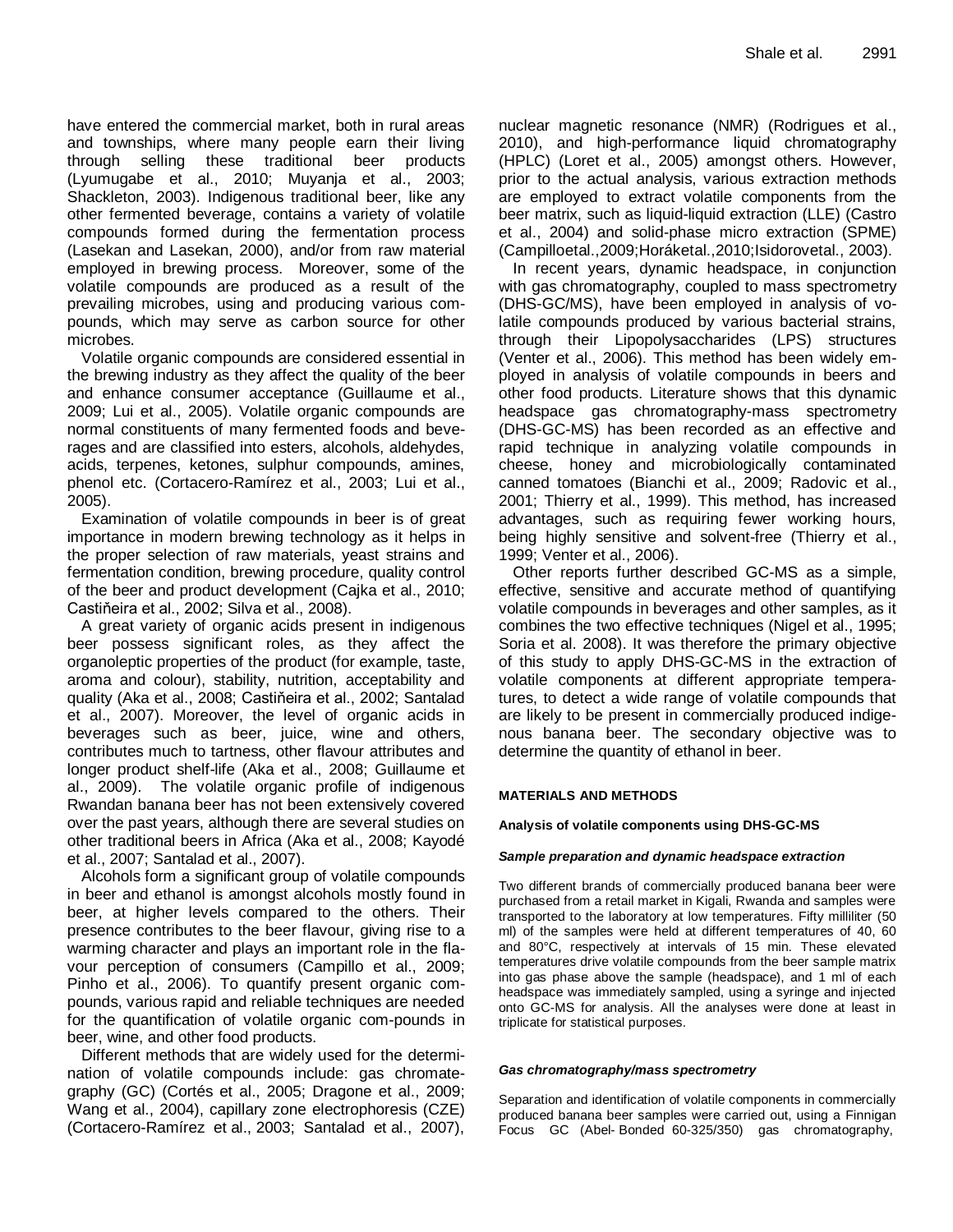equipped with a capillary column AB-1MS (30 m ×  $0.25$  mm  $\times$  0.25 µm), with helium used as gas carrier (constant flow- 3.0 ml min<sup>-1</sup>) and operated in a split-less mode of injection at 20°C. The GC oven program was held at 50°C for 30 min, ramped at 15°C min<sup>-1</sup> to 250°C, and held for 10 min at the final temperature. The column was connected to a Finnigan Focus DSQ mass spectrometer for mass detection of fragments with an m/z smaller than 1000. Mass analysis was performed at 70 eV with an ion source temperature of 200°C. Integration of the peaks was performed on the TIC using Xcalibur software (Finnigan) with MS spectral libraries. All analysis was performed in triplicate at different set temperatures.

#### **Ethanol analysis using GC with FID detection**

#### *Samples and standard preparation*

Ethanol (99.98% purity, Merck, RSA) standard solutions in the concentration of 0, 5, 10 and 20% were prepared by diluting ethanol with distilled water and methanol (99.9% purity, Merck, RSA) and were used as an internal standard in this study. Beer samples were first filtered using Acrodisc® PF Syringe Filter (0.8/0.2 µm Supor Membrane, PALL Life Science). Ethanol standard solutions and beer samples were dispensed into individual GC capped vials and placed in an automated sample injector (Thermo, A1 3000, Italy) where 0.5 µl of each solution was injected into GC for analysis.

#### **GC conditions for ethanol analysis**

The analysis of ethanol was conducted in a Finnigan Focus GC (Abel- Bonded 60-325/350) gas chromatograph, equipped with a flame ionization detector and an auto-injector (Thermo, A1 3000, Italy). Chromatography was performed with AB-1MS capillary column  $(30 \text{ m} \times 0.25 \text{ mm} \times 0.25 \text{ mm})$  with gradient of 100% dimethyl polysiloxane. The GC conditions were: 40°C for 1 min ramped at 50°C min<sup>-1</sup> to 180 °C held 1 min at final temperature and then remaining at maximum temperature 260°C for 10 min. The flow rates of Helium  $(H_2)$  and air were set at 4 and 20 ml min<sup>-1</sup>, respectively. The temperature of the FID detector and injection port was set at 230 and 65°C, respectively. Helium was used as gas carrier (constant split flow- 16 ml.min<sup>-1</sup>) split-less mode of injection was selected and the injection volume was 0.5 µl. For GC quantification of ethanol, the peak area and retention time of each compound was used.

#### **RESULTS AND DISCUSSION**

Volatile organic acids characterization of alcoholic beers were analysed using GC-MS which is known to provide molecular information with high sensitivity and selectivity (Riu-Aumatell et al., 2004). This study employed the DHS-GC/MS technique for analysis of volatile organic compound in commercially-produced traditional banana beer. The method used (DHS-GC/MS), made it possible to identify fifty volatile compounds in the two brands of commercially produced traditional banana beer samples, identified selected compounds are listed in Tables 1 and 2 for beer brand A and B, respectively. Only twelve volatile compounds were commonly identified in both brands of banana beer samples (three alcohols, three

acids and six esters). The most abundant classes (group) of compounds identified were from esters followed by acids, and alcohols as shown in Tables 1 and 2. Tables 1 and 2 lists all identified selected volatile compounds from both beer samples at different temperatures using DHS-GC-MS.

Alcohols constitute an important group of volatile compounds in beer as they contribute to the beer's strong and pungent smell as well as taste. However, only ethanol, 1-propanol and 2-hexanol were found in all banana beer samples investigated, in significantly varying amounts at different temperatures. The concentration of ethanol was noted to be high in all analysed banana beer samples, compared to other identified alcohols (Tables 1 and 2). The ethanol contents determined for beer brand A and B were 8.7 and 18.1% (v/v), respectively.

The high content of ethanol in banana beer samples could be explained by the high quantity of fermentable sugars present in banana juice (Kyamuhangire et al., 2002). These results are in agreement with those previously stated by Mugula et al. (2003) and Namugumya and Muyanja, (2009) who reported relative higher concentration of ethanol in 'togwa' (8.7% v/v) and 'kwete' (13.30% v/v) both Tanzanian and Ugandan traditional beverages. Several other authors have reported higher levels of ethanol in most beers in doublefold magnitude, compared to other alcohol (Cortacero-Ramírez et al., 2003; Wang et al., 2004).

Ethanol content is very important for the mouth-feel and flavour of alcoholic beverages. It greatly influences beer flavour, giving rise to a warming character and playing a role in the flavour perception of other beer components (Pinho et al., 2006). The higher-alcohol groups such as amyl alcohol, isoamyl alcohol, isobutyl also serve as the important precursors of flavor-active esters (Lui et al., 2005; Pinho et al., 2006; Silva et al., 2008) although they were not identified in the current study.

On the other hand, different acids were identified in the two brands of banana beer samples and only acetic acid, 5-hexanoic acid, and benzoic acid (although not volatile), were detected in all beer samples, but in significantly varying amounts at different temperatures. In all beer samples, acetic acid was detected in the same lower amounts (Tables 1 and 2) at different temperatures.

Propanoic acid was only detected in brand A (Table 1) at 40°C with high total signal. Beer is considered to be acidic due to the presence of organic acids predominantly present in beer. This is in agreement with low values of pH detected in both brands A (4.23) and B (3.35) in this study. Organic acids in beer are found in low concentration and considered essential as they affect pH stability and taste of beer such as sourness, tartness, acidity (Guillaume et al., 2009; Montanari et al., 1999).

In beer, organic acids play significant roles, contributing to flavour, colour, and aroma properties, but also the levels of organic acids in foods and beverages are good indicators of fermentation processes (Rodrigues et al., 2010;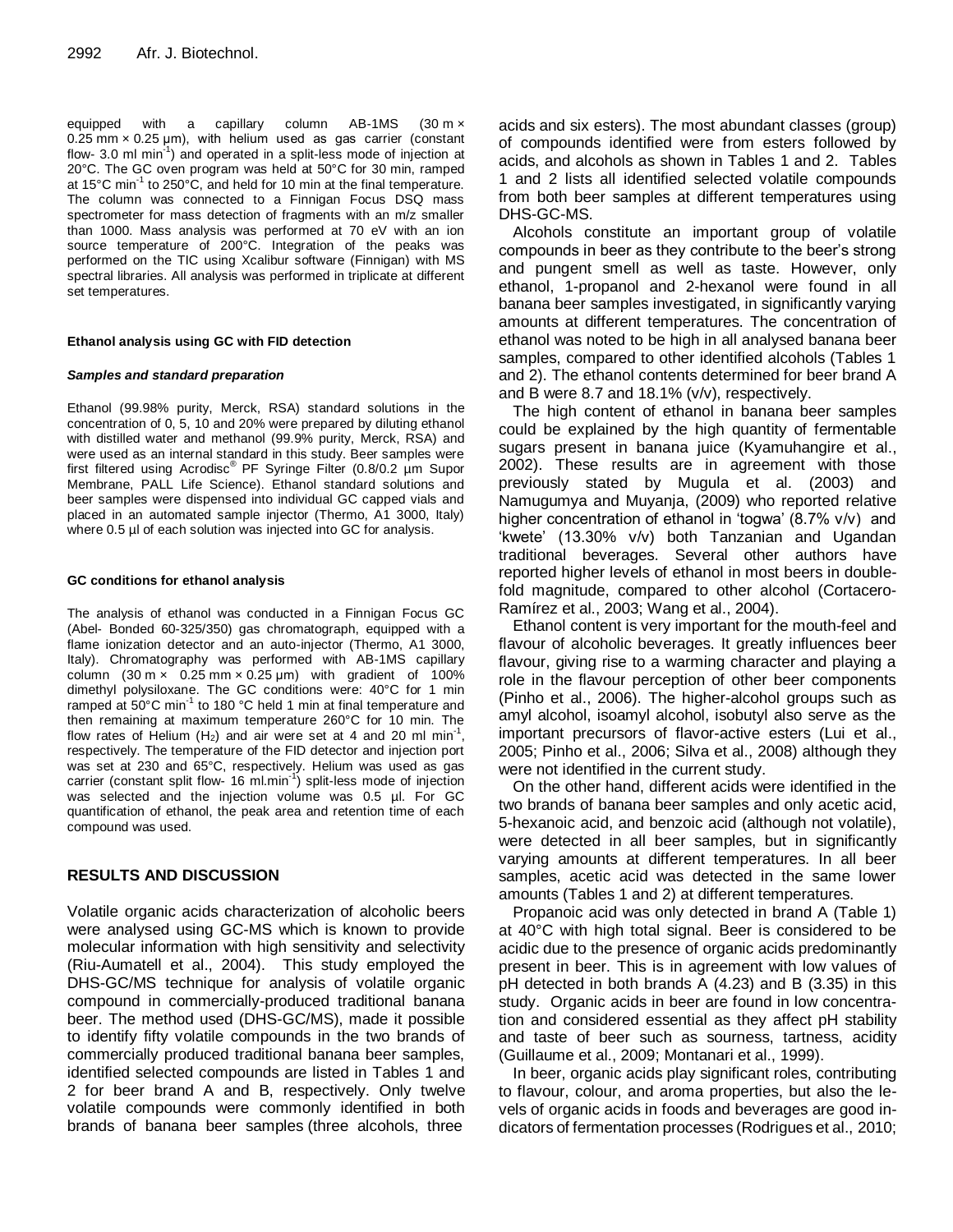#### **Table 1.** Selected volatile compounds identified in brand A.

| <b>Selected compound</b>                | Total signals achieved at<br>different temperatures (°C) |                     |                     | <b>Sensory characteristic</b>           | Reference                                               |  |
|-----------------------------------------|----------------------------------------------------------|---------------------|---------------------|-----------------------------------------|---------------------------------------------------------|--|
|                                         | 40                                                       | 60                  | 80                  |                                         |                                                         |  |
| <b>Alcohols</b>                         |                                                          |                     |                     |                                         |                                                         |  |
| Methyl Alcohol                          | $1^1$ ND                                                 | <b>ND</b>           | $1.5 \times 10^{5}$ | Alcoholic, solvent                      | Cortacero-Ramírez et al. (2003)                         |  |
| Ethanol                                 | $2.1x10^8$                                               | 1.8 $x10^7$         | 4.2 $\times 10^4$   | Alcoholic, strong, fruity               | Cortacero-Ramírez et al. (2003) and Annan et al. (2002) |  |
| 1-propanol                              | $1.8 \times 10^{3}$                                      | $3.4 \times 10^{5}$ | $3.7 \times 10^{6}$ | Alcoholic, ripe fruit                   | Liu et al. (2005)                                       |  |
| Propane-1,3-diol                        | $3.6 \times 10^{6}$                                      | <b>ND</b>           | <b>ND</b>           | $2$ NA                                  | 3N/A                                                    |  |
| Cyclohexanol                            | <b>ND</b>                                                | <b>ND</b>           | 1321                | Camphor like odor                       | Mahn (1991)                                             |  |
| 2-Hexanol                               | <b>ND</b>                                                | $6.0 x10^{3}$       | <b>ND</b>           | Herbaceous, pungent                     | Mahn (1991)                                             |  |
| 1,2,3-Butanetriol                       | $9.2 \times 10^{3}$                                      | <b>ND</b>           | <b>ND</b>           | NA.                                     | N/A                                                     |  |
| 3-Hepten-1-ol                           | <b>ND</b>                                                | <b>ND</b>           | $2.7 \times 10^{5}$ | Herbaceous, melon-like                  | Mahn (1991)                                             |  |
| 2-undecen-4-ol                          | 1.1 $\times 10^4$                                        | <b>ND</b>           | <b>ND</b>           | <b>NA</b>                               | N/A                                                     |  |
| <b>Acids</b>                            |                                                          |                     |                     |                                         |                                                         |  |
| Acetic acid                             | <b>ND</b>                                                | 7.3 $x10^2$         | <b>ND</b>           | Vinegar, sour                           | Liu et al. (2005)                                       |  |
| Propanoic acid                          | 1.1 $\times 10^{4}$                                      | <b>ND</b>           | <b>ND</b>           | Acidic, pungent odor                    | Diéguez et al. (2002)                                   |  |
| Methyphosphonic acid                    | 1.5 $x10^3$                                              | <b>ND</b>           | <b>ND</b>           | <b>NA</b>                               | N/A                                                     |  |
| Benzoic acid                            | 4.6 $x10^3$                                              | <b>ND</b>           | <b>ND</b>           | <b>NA</b>                               | N/A                                                     |  |
| 5-Hexanoic acid                         | <b>ND</b>                                                | $2.6 \times 10^{4}$ | <b>ND</b>           | <b>NA</b>                               | N/A                                                     |  |
| 5-Undecenedioic acid                    | <b>ND</b>                                                | <b>ND</b>           | $8.7 \times 10^{2}$ | <b>NA</b>                               | N/A                                                     |  |
| 1, 3,7-Trimethyluric acid               | 7.8 $x10^3$                                              | <b>ND</b>           | <b>ND</b>           | <b>NA</b>                               | N/A                                                     |  |
| Benzeneacetic acid                      | <b>ND</b>                                                | <b>ND</b>           | 5.5 $x10^3$         | <b>NA</b>                               | N/A                                                     |  |
| Esters                                  |                                                          |                     |                     |                                         |                                                         |  |
| Ethyl isocyanoacetate                   | <b>ND</b>                                                | 1.3 $x10^4$         | <b>ND</b>           | <b>NA</b>                               | N/A                                                     |  |
| Ammonium acetate                        | 5.0 $x10^3$                                              | <b>ND</b>           | $2.1 \times 10^{4}$ | <b>NA</b>                               | N/A                                                     |  |
| Formic acid, ethyl ester                | 3.1 $x10^6$                                              | $3.2 \times 10^{4}$ | <b>ND</b>           | Lemon, rum, strawberry                  | Wikipedia (2011)                                        |  |
| Ethyl acetate                           | $1.7 \times 10^{8}$                                      | $2.1 \times 10^{6}$ | $1.5 \times 10^{6}$ | Sweetish, fruity, solvent               | Kobayashi et al. (2008)                                 |  |
| Propanoic acid, ethyl ester             | 6.8 $\times$ 10 <sup>4</sup>                             | <b>ND</b>           | <b>ND</b>           | Sweet, fruity, gum                      | Annan et al. (2002)                                     |  |
| Propanoic acid, 2-methyl-, ethyl ester  | $9.7 \times 10^{4}$                                      | 4.3 $x10^4$         | <b>ND</b>           | Fruity                                  | Dragone et al. (2009)                                   |  |
| Butanoic acid, ethyl ester              | <b>ND</b>                                                | 3.1 $x10^4$         | $6.6 x10^{4}$       | Papaya, butter, sweetish, apple, fruity | Dragone et al. (2009)                                   |  |
| Propanoic acid, 2-hydroxy-, ethyl ester | $8.0 x10^{4}$                                            | <b>ND</b>           | ND                  | Strawberry, raspberry                   | Dragone et al. (2009)                                   |  |
| 1-Butanol, 3-methyl-, acetate           | $2.2 \times 10^{5}$                                      | $1.5 \times 10^{5}$ | $9.0 \times 10^{5}$ | Fruity, banana aroma                    | Verstrepen et al. (2003)                                |  |
| Hexanoic acid, ethyl ester              | $3.9 x10^{4}$                                            | <b>ND</b>           | $9.9 x10^{4}$       | Apple, fruity, sweetish, estery         | Dragone et al. (2009)                                   |  |
| Octanoic acid, ethyl ester              | <b>ND</b>                                                | <b>ND</b>           | $2.3 \times 10^{5}$ | Ripe fruits, pear, sweety               | Liu et al. (2005)                                       |  |
| Decanoic acid, ethyl ester              | <b>ND</b>                                                | <b>ND</b>           | $6.9 x10^{4}$       | Sweety, fruity, dry                     | Liu et al. (2005)                                       |  |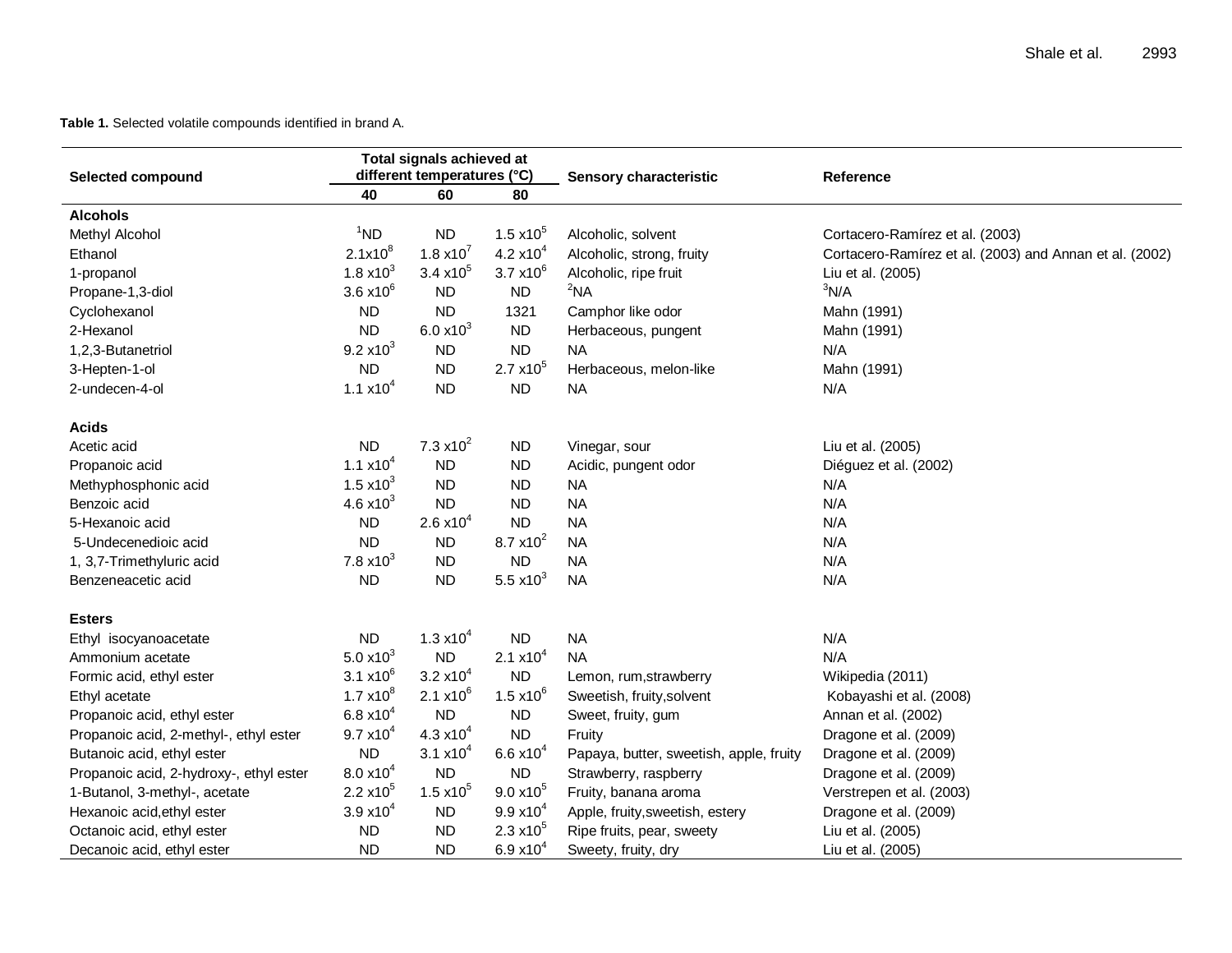#### **Table 1.** Contd.

| <b>Selected compound</b>                 |           | Total signals achieved at different<br>temperatures (°C) |                     | <b>Sensory characteristic</b> |     | Reference |
|------------------------------------------|-----------|----------------------------------------------------------|---------------------|-------------------------------|-----|-----------|
|                                          | 40        | 60                                                       | 80                  |                               |     |           |
| 4-Ethylbenzoic acid, heptadecyl<br>ester | <b>ND</b> | <b>ND</b>                                                | $2.0 \times 10^{3}$ | <b>NA</b>                     | N/A |           |
| 4-Ethylbenzoic acid, octadecyl ester     | <b>ND</b> | <b>ND</b>                                                | $2.0 \times 10^{3}$ | <b>NA</b>                     | N/A |           |

<sup>1</sup>ND: Not detected. <sup>2</sup>NA: No odor description available. <sup>3</sup>N/A: No literature. Alternative nomenculeture: formic acid, ethyl ester (ethyl formate), propanoic acid, ethyl ester (ethyl propionate), propanoic acid, 2-methyl-, ethyl ester (ethyl isobutyrate), butanoic acid, ethyl ester (ethyl butyrate), propanoic acid, 2-hydroxy-, ethyl ester (ethyl lactate), 1-butanol, 3-methyl-, acetate (isoamyl acetate), Hexanoic acid, ethyl ester (ethyl hexanoate), octanoic acid, ethyl ester (ethyl octanoate/ethyl caprylate), decanoic acid, ethyl ester (ethyl decanoate/ethyl caprate), 4-ethylbenzoic acid, heptadecyl ester (heptadecyl4-ethylbenzoate), 4-ethylbenzoic acid, octadecyl ester (octadecyl4-ethylbenzoate).

Santalad et al., 2007). However, according to Bvochora and Zvauya (2001) some organic acids, such as acetic acid, propanoic acid, formic acid and butyric acid are undesirable in beer as they impart off-flavour.

Generally, acids constitute an important group of volatile compounds that can contribute with vinegary, cheesy, and fatty odors to the beer's sensory properties as well as bitterness, stringency and rancidity (Pinho et al., 2006) . The short-chain volatile organic acids  $(C_2-C_6)$  are, principally the compounds responsible for the rancid odour in beer and spirits under improper storage condition (Diéguez et al., 2002).

In addition to alcohols and acids, seventeen different esters were detected in the two brands of banana beer samples. Only formic acid, ethyl acetate (ethyl formate/ethyl methanoate), ethyl acetate, propanoic acid 2-methyl-ethyl ester (Ethyl isobutyrate), butanoic acid, ethyl ester (ethyl butyrate), 1-Butanol 3-methyl-ethyl ester (Isoamyl acetate) and hexanoic acid ethyl ester (ethyl hexanoate) were identified in all samples, in different amounts. Among all the esters identified, ethyl acetate was the dominating volatile compound in all samples, followed by 1-Butanol 3-methyl-ethyl ester (Isoamyl acetate) and butanoic acid, ethyl ester (ethyl butyrate) (Tables 1 and 2).

Volatile esters are known to be present in small quantities in fermented beverages such as beer and wine where they are important in influencing the flavour. The most important flavour-active esters in beer are ethyl acetate (solvent-like aroma), isoamyl acetate (fruity, banana aroma), ethyl caproate and ethyl caprylate (sour apple) and phenyl ethyl acetate (flowery, roses, honey) (Kobayashi et al., 2008; Verstrepen et al., 2003).

Beer flavour becomes fruity and undesirable when the concentrations of esters are too high. Most of these ester compounds are produced by yeast during fermentation. Therefore, the control and formation of esters is very important to maintain consistent quality of the beer and other beverages (Riverol and Cooney, 2007).

It has been recognized for a very long time that traditional beer can make an important contribution to the diet, especially in developing countries (Jespersen, 2003; Kayodé et al., 2007). Beer analysis is important for the evaluation of organoleptic characteristics, quality, nutritional aspects and

safety. The quick and easy method for quantification and determination of volatile organic compounds becomes increasingly important for controlling the quality of beer and other beverages (Pinho et al., 2006).

Dynamic headspace, in conjunction with gas chromatography-mass spectrometry, was successively performed for the quantification of volatile compounds from commercial banana beer samples at different temperatures. Dynamic headspace, a solvent-free extraction method, proved to be suitable for analysis of volatile compounds in traditional banana beer samples by gas chromatography-mass spectrometry. These techniques allow identification of a wider range of volatile components, including esters, acid and alcohols. Those with low boiling points were almost completely extracted at lower temperature. The two major toxic volatile compounds, methyl alcohol and ethyl carbamate/urethane, were detected in traditional banana beer samples. The results indicated that they were detected far below other identified compounds, sugges-ting very small concentrations of these compounds and thus possibly of negligible risk.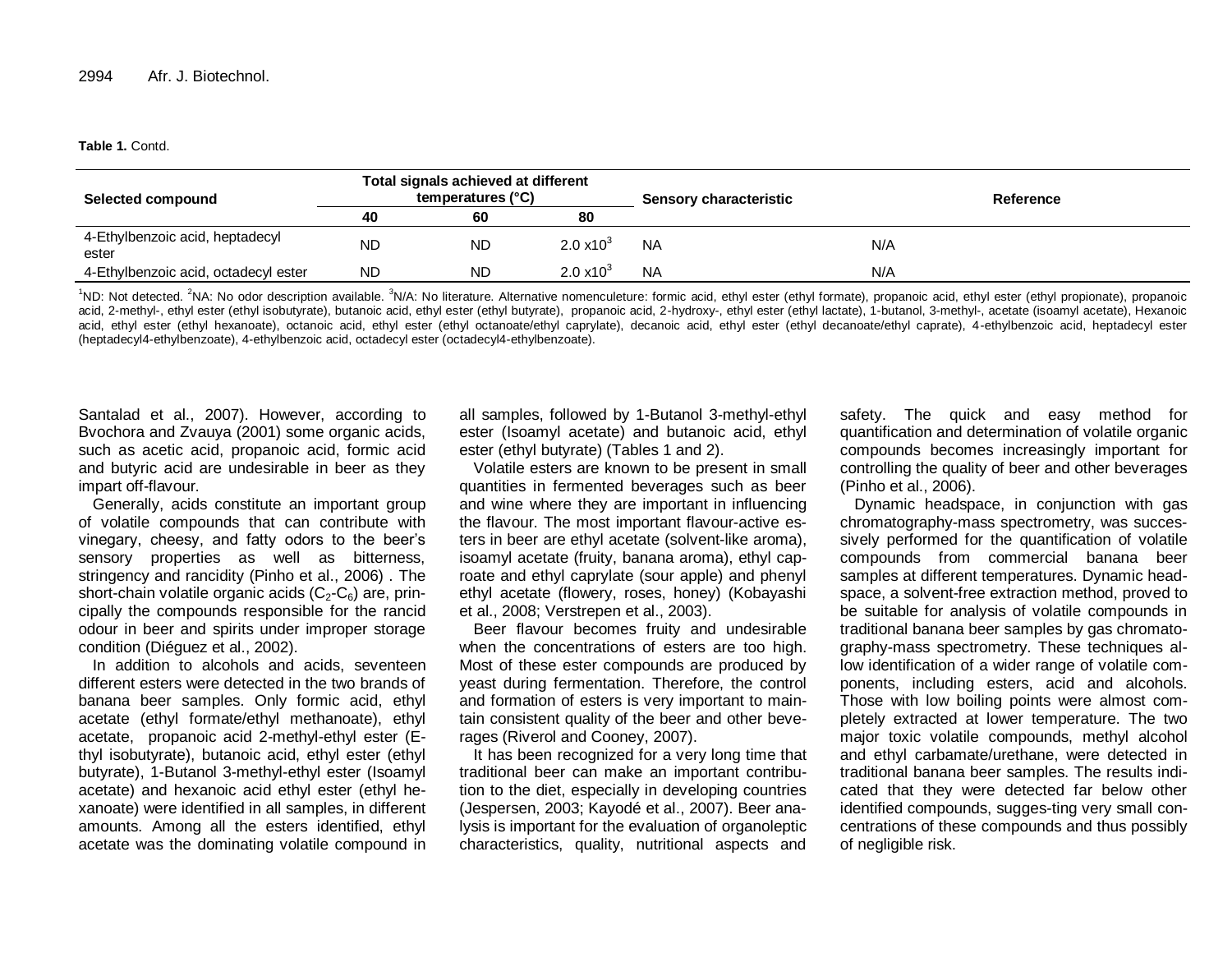**Table 2.** Volatile organic compounds identified in beer brand B.

| Selected compound                      | Total signals achieved at<br>different<br>temperatures (°C) |                      |                     | <b>Sensory characteristics</b>             | <b>Reference</b>                   |
|----------------------------------------|-------------------------------------------------------------|----------------------|---------------------|--------------------------------------------|------------------------------------|
|                                        | 40                                                          | 60                   | 80                  |                                            |                                    |
| <b>Alcohols</b>                        |                                                             |                      |                     |                                            |                                    |
| Ethanol                                | $1.8 \times 10^{8}$                                         | $1^1$ ND             | $7.3 \times 10^8$   | Alcoholic, fruity                          | Annan et al. (2002)                |
| 1-propanol                             | $3.4 \times 10^{5}$                                         | 7.9 $x10^2$          | <b>ND</b>           | Alcoholic, ripe fruit                      | Cortacero-Ramírez et<br>al. (2003) |
| 2-Hexanol                              | 1.2 $x10^4$                                                 | <b>ND</b>            | ND                  | Herbaceous, pungent                        | Mahn, 1991                         |
| 1,2-Benzenediol                        | 1.1 $x10^4$                                                 | <b>ND</b>            | <b>ND</b>           | $2$ NA                                     | 3N/A                               |
| Benzene-1,3-diol                       | <b>ND</b>                                                   | <b>ND</b>            | $1.2 \times 10^5$   | <b>NA</b>                                  | N/A                                |
| <b>Acids</b>                           |                                                             |                      |                     |                                            |                                    |
| Acetic acid                            | 7.3 $x10^2$                                                 | <b>ND</b>            | <b>ND</b>           | Vinegar, sour                              | Liu et al. (2005)                  |
| 5-Hexanoic acid                        | $8.5 \times 10^{3}$                                         | <b>ND</b>            | <b>ND</b>           | <b>NA</b>                                  | N/A                                |
| Benzoic acid                           | <b>ND</b>                                                   | <b>ND</b>            | 1.1 $x10^4$         | <b>NA</b>                                  | N/A                                |
| Ethanedioc acid                        | $1.4 \times 10^{4}$                                         | <b>ND</b>            | <b>ND</b>           | Odorless                                   | Mahn (1991)                        |
| 5-ndecenedioc acid                     | $8.7 \times 10^{2}$                                         | <b>ND</b>            | <b>ND</b>           | <b>NA</b>                                  | N/A                                |
| Octadecanoic acid                      | 6.5 $x10^3$                                                 | <b>ND</b>            | <b>ND</b>           | <b>NA</b>                                  | N/A                                |
| <b>Esters</b>                          |                                                             |                      |                     |                                            |                                    |
| Formic acid, ethyl ester               | $3.2 \times 10^{4}$                                         | <b>ND</b>            | <b>ND</b>           | Lemon, rum, strawberry                     | Wikipedia (2011)                   |
| Ethyl acetate                          | $1.7 \times 10^{8}$                                         | $2.1 \times 10^{6}$  | $1.5 \times 10^{8}$ | Solvent, sweetish, fruity                  | Kobayashi et al. (2008)            |
| Carbamic acid, acetyl-ethyl ester      | <b>ND</b>                                                   | <b>ND</b>            | $7.9 \times 10^{3}$ | <b>NA</b>                                  | N/A                                |
| Propanoic acid, 2-methyl-, ethyl ester | 4.3 $x10^4$                                                 | 6.3 $x10^4$          | <b>ND</b>           | Fruity                                     | Dragone et al. (2009)              |
| Ethyl isocyanoacetate                  | $1.3 \times 10^{4}$                                         | <b>ND</b>            | <b>ND</b>           | <b>NA</b>                                  | N/A                                |
| Butanoic acid, ethyl ester             | $3.1 \times 10^{4}$                                         | 4.0 x10 <sup>4</sup> | $2.6 \times 10^5$   | Papaya, butter, sweetish,<br>apple, fruity | Dragone et al. (2009)              |
| 1-Butanol, 3-methy-, acetate           | $1.5 \times 10^{5}$                                         | <b>ND</b>            | <b>ND</b>           | Fruity, banana aroma                       | Verstrepen et al.<br>(2003)        |
| Hexanoic acid, ethyl ester             | <b>ND</b>                                                   | <b>ND</b>            | $7.4 \times 10^{4}$ | Apple, fruity, sweetish,<br>estery         | Dragone et al. (2009)              |

<sup>1</sup>ND: Not detected, <sup>2</sup>NA: No odor description available, <sup>3</sup>N/A: No literature. Alternative nomenculature: Carbamic acid, ethyl ester (ethyl carbamate/urethane), propanoic acid, 2-methyl-, ethyl ester (ethyl isobutyrate), hexanoic acid, ethyl ester (ethyl hexanoate), formic acid, ethyl ester (ethyl formate/ ethyl methanoate), hexanoic acid, ethyl ester (ethyl hexanoate).

#### **REFERENCES**

- Aka S, Camara F, Nanga YZ, Loukou YG, Koffi MD (2008). Evaluation of organic acids and sugars contents during the production of 'Tchapalo', a traditional sorghum beer in Côte d'Ivoire. J. Food Technol. 6 (5):189-195.
- Annan, N.T., Poll, L., Sefa-Dedeh, S., Plahar, W.A., Jakobsen, M., 2002. Volatile compounds produced by *Lactobacillus fermentum*, *Saccharomyces cerevisiae* and *Candida krusei* in single starter culture fermentations of Ghanaian maize dough. J. App. Microbiol. 94:462-474.
- Bianchi F, Careri M, Mangia A, Mattarozzi M, Musci M, Concina I, Falasconi M, Gobbi E, Pardo M, Sberveglieri G (2009). Differentiation of the volatile profile of microbiologically contaminated canned tomatoes by dynamic headspace extraction followed by gas chroma-

tography-mass spectrometry analysis. Talanta 77:962-970.

- Bvochora JM, Zvauya R (2001). Biochemical changes occuring during the application of high gravity fermentation technology to the brewing of Zimbabwean traditional opaque beer. Process Biochem. 37:365- 370.
- Cajka T, Riddellova K, Tomaniova M, Hajslova J (2010). Recognition of beer brand based on multivariate analysis of volatile fingerprint. J. Chrom. A 12(7):4195-4203.
- Campillo N, Peňalver R, Lόpez-García I, Hernández-Córdoba M (2009). Headspace solid-phase micro-extraction for the determination of volatile organic sulphur and selenium compounds in beers, wines, and spirits using gas chromatography and atomic emission detection. J. Chrom. A. 1216:6735-6740.
- Castiňeira A, Peňa RM., Herrero C, García-Martín S (2002). Analysis of organic acids in wine by capillary electrophoresis with direct UV